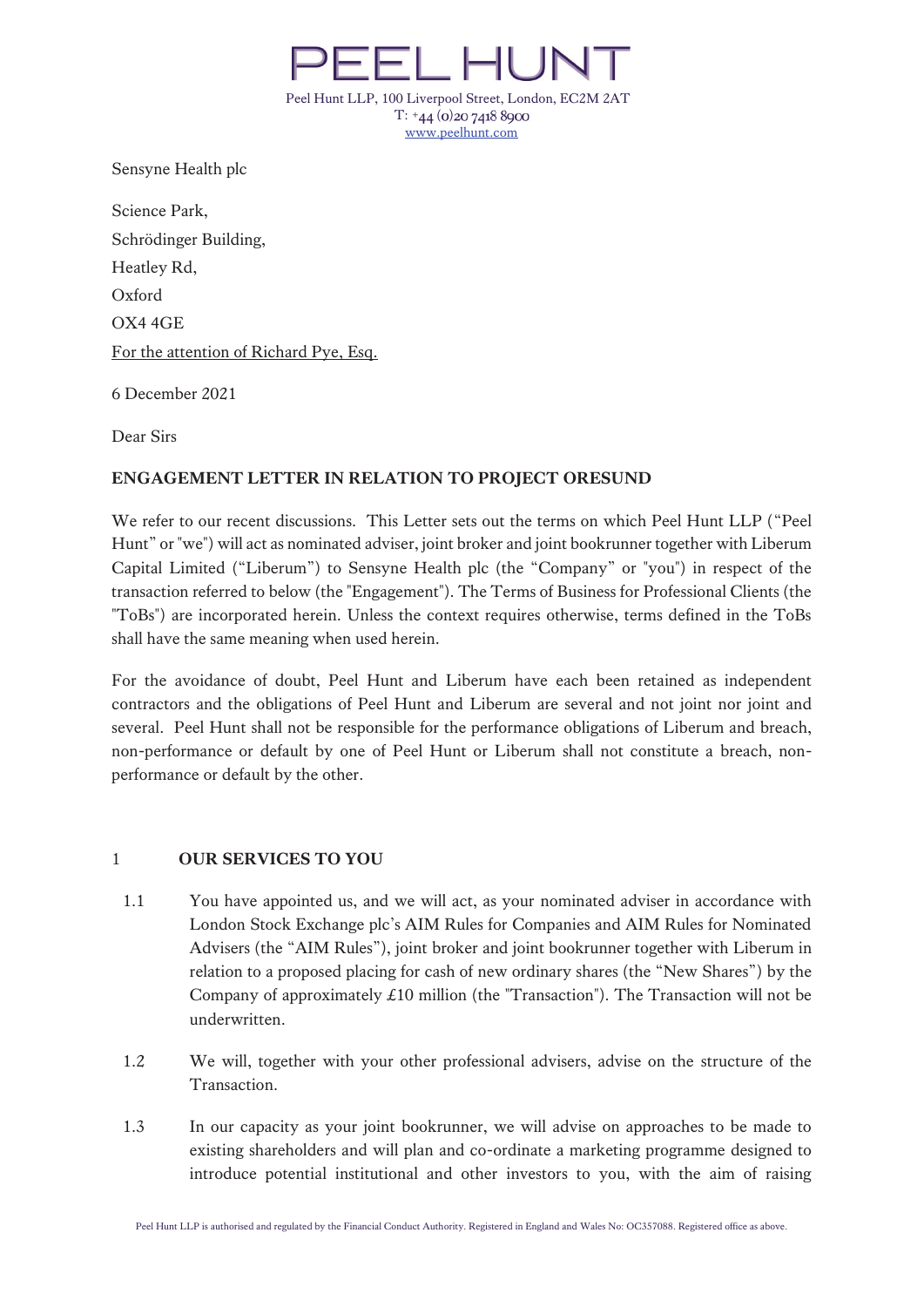approximately £10 million. The programme would include presentations to institutional investors. Subject to further agreement in writing between you, us and any appropriate others (which is without obligation on our part), it is our intention to place the New Shares to be issued by you with investors as agent on your behalf.

- 1.4 In our capacity as your nominated adviser and joint broker in accordance with the AIM Rules, we will assist you in the preparation and submission to London Stock Exchange plc of the documents necessary for the New Shares to be admitted to trading on London Stock Exchange plc's AIM market ("AIM") and we will take part in discussions with officials of the relevant regulatory authority on your behalf.
- 1.5 We will assist you in the co-ordination of the admission and fundraising and shareholder approval processes generally, including maintaining a timetable for completion of the Transaction, keeping you informed as to progress generally and arranging and attending progress meetings, conference calls etc. with you and your other advisers in order to assist you to meet the timetable.
- 1.6 We will assist you, if you so request, in selecting other professional advisers (such as lawyers, accountants, public relations advisers and technical consultants), and other providers of services (such as printers, registrars and receiving banks) although we will not be responsible for any of their actions or costs, and you authorise us to give any of these advisers or providers of services instructions on your behalf in connection with the Engagement.
- 1.7 We will make recommendations as to the pricing and timing of the Transaction in light of market conditions and other relevant factors.
- 1.8 We will make recommendations as to, and assist you with, the allocation of the New Shares to potential investors.

We will be available at reasonable notice at all reasonable times to advise and guide your directors as to their responsibilities and obligations under the AIM Rules. You will arrange for one of your executive directors to be in regular contact with us on an ongoing basis to enable us to carry out this role.

## 2 **STAFFING**

- 2.1 Christopher Golden and Oliver Duckworth will be your principal investment banking contacts in connection with the Engagement. Jock Maxwell Macdonald will be your principal ECM Syndicate contact.
- 2.2 We will try to avoid any changes in the team handling your work. If a change is necessary, we will advise you promptly and explain the reasons for such change.

## 3 **FEES, COSTS AND EXPENSES**

3.1 You agree to pay us: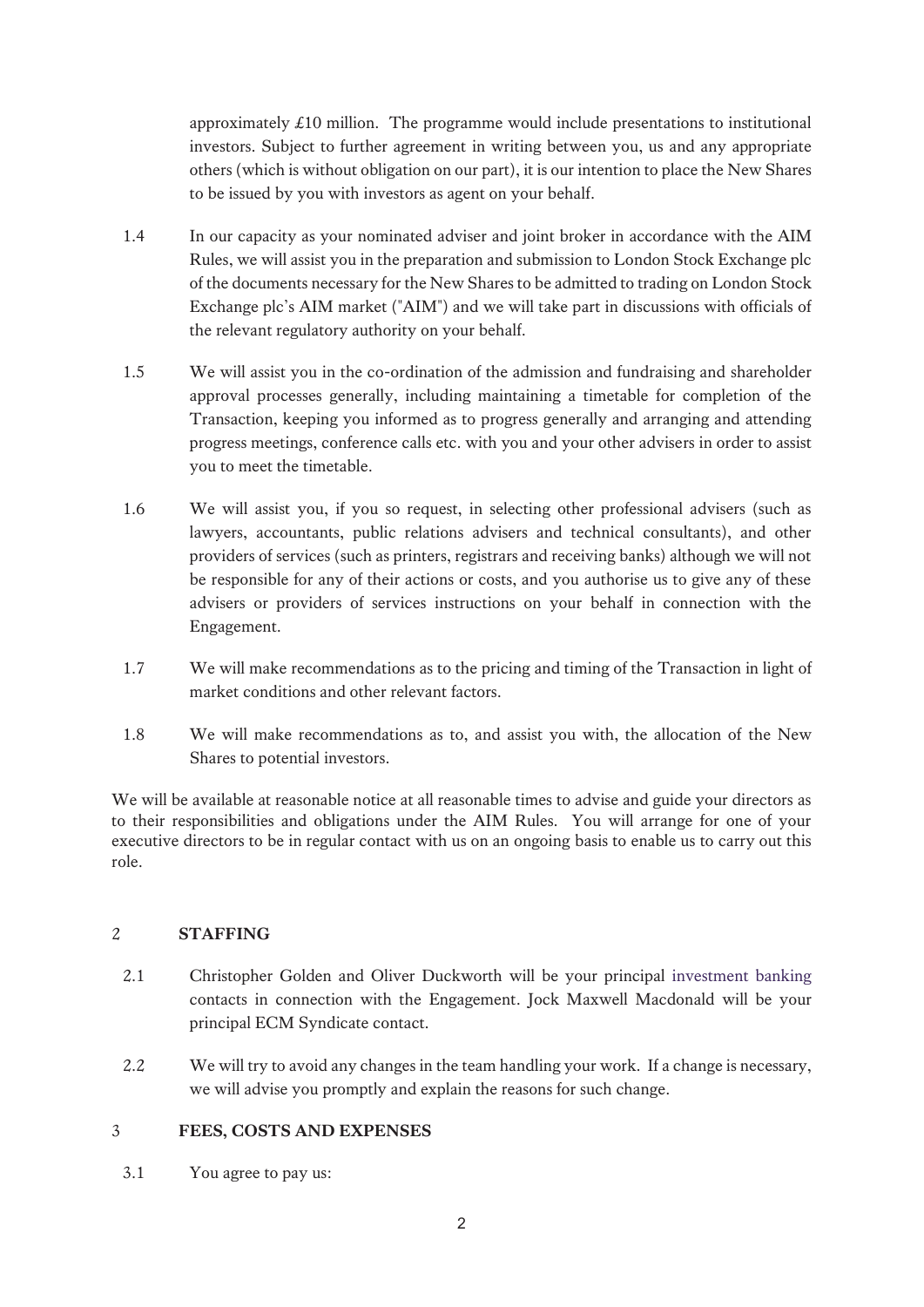- 3.1.1 an investment banking fee of for our services (the "Fee");
- 3.1.2 a commission of per cent. of all funds raised in connection with the Transaction (other than funds raised from Directors and senior managers for which the commission shall be  $\qquad$  as set out below);
- 3.1.3 a commission of per cent. of funds raised in connection with the Transaction from Directors and any senior managers at the Company

(3.1.2 and 3.1.3 together the "Commissions"), such Commissions to be shared equally between Peel Hunt and Liberum.

- 3.2 The Fee and the Commissions will be due and payable together with any VAT chargeable thereon immediately upon completion of the Transaction and will be deducted from the proceeds of the Transaction.
- 3.3 In consideration of the services provided to you under this Letter and irrespective of the outcome of the Engagement, you shall reimburse us for all costs and expenses we incur in connection with the Engagement (including the fees and disbursements of our lawyers (capped at a fee of ) and other advisers and any Dealogic fees). We shall notify you of our costs and charges related to the provision of our services in good time prior to the provision of such service, subject to any limitations agreed in the ToBs.
- 3.4 During the term of this Letter, we will have a right to pitch and match (without obligation to appoint us upon matching) in relation to any future capital raising by the Company or in the event the Company undertakes any other type of investment banking transaction (including any merger, sale, acquisition, divestiture, joint venture or other business combination or any repurchase by the Company of a significant amount of its securities).

## 4 **INDEMNITY AND HOLD HARMLESS**

- 4.1 Subject to paragraph 4.2, you agree to ensure that no claim is made by you and procure that no claim is made by any of your Associates against any Indemnified Person to recover any Loss which you or any of your Associates may suffer or incur directly or indirectly as a result of our or any other Indemnified Persons' performance of its services under the Engagement.
- 4.2 Paragraph 4.1 shall not apply to the extent that the relevant Loss is finally determined by a court of competent jurisdiction or binding arbitration to result primarily from the fraud, wilful default or gross negligence on the part of an Indemnified Person.
- 4.3 Subject to paragraph 4.4, you agree to indemnify each and every Indemnified Person, on an after tax basis, from and against all or any Claims or Losses arising out of or in connection with, in each case directly or indirectly:
	- 4.3.1 the Engagement;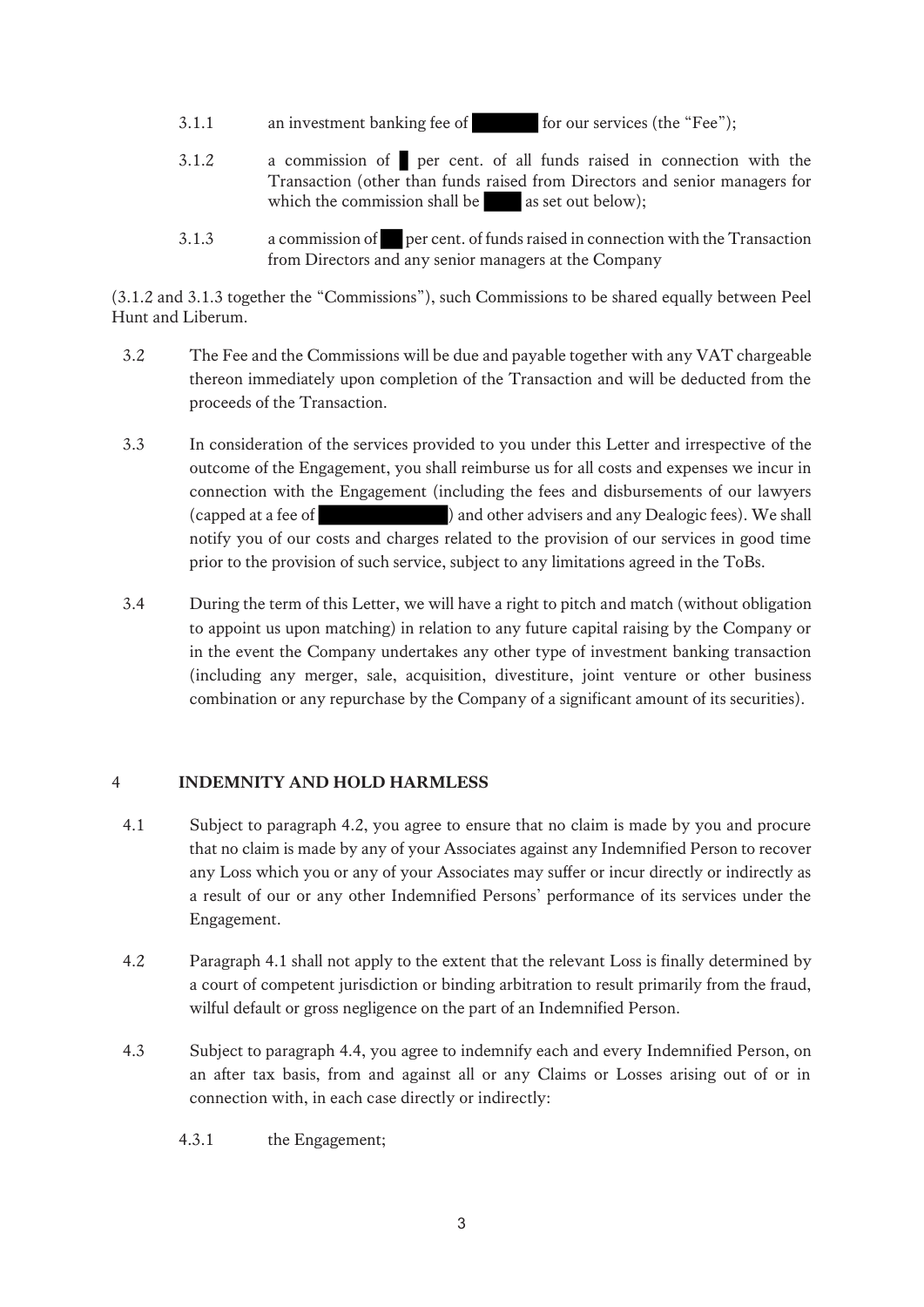- 4.3.2 any matter or activity referred to in or contemplated by this Letter (including, without limitation, the Transaction); and/or
- 4.3.3 any Claim or Loss which would not have arisen but for, in each case directly or indirectly, any breach by you of any of your obligations duties or any representation or warranty you may be deemed to have given under this Letter,

which any Indemnified Person may suffer or incur in any jurisdiction and all Losses incurred by any Indemnified Person shall be reimbursed by you on demand, including all those incurred in connection with investigating, preparing, disputing or defending or providing evidence in connection with any pending or threatened litigation or claim within the terms of this indemnity or any matter incidental to this indemnity.

- 4.4 You are not liable under paragraph 4 if and to the extent that Losses incurred by an Indemnified Person are finally determined by a court of competent jurisdiction to result primarily from the fraud, gross negligence or wilful default of an Indemnified Person.
- 4.5 The benefit of the indemnity in this paragraph 4 is in addition and without prejudice to any rights which the Indemnified Persons may have at common law or otherwise including, but not limited to, any right of contribution.
- 4.6 If any amount becomes payable under the indemnity in this paragraph 4, you will pay such additional amount (if any) as is required to ensure that the net amount received by the relevant Indemnified Persons, after all deductions and withholdings required to be made from such aggregate payment and all taxation suffered in respect of its receipt, will equal the full amount which would have been received had no such deduction or withholding been made and had no such taxation been suffered.
- 4.7 If you become aware of any Claim and/or of any Claim which may give rise to a liability under this paragraph 4, you shall:
	- 4.7.1 immediately give us written notice of such claim; and
	- 4.7.2 procure that no member of your group shall, without our prior written consent, settle or compromise or in any way admit liability for such Claim.
- 4.8 In relation to this paragraph 4, we act for ourselves and as trustee for each other Indemnified Person (and we declare ourselves to be a trustee accordingly). Each other Indemnified Person may also enforce its rights against you under this paragraph 4 pursuant to the Contracts (Rights of Third Parties) Act 1999, subject to paragraph 17 of the ToBs, notwithstanding that such Indemnified Person is not a party to this Letter.
- 4.9 Where any Loss is suffered by you for which an Indemnified Person and any other person are jointly and severally liable to you, the loss recoverable by you from the Indemnified Person shall be limited so as to be in proportion to the Indemnified Person's relative contribution to the overall fault of the Indemnified Person, you and any other person in respect of the Loss in question.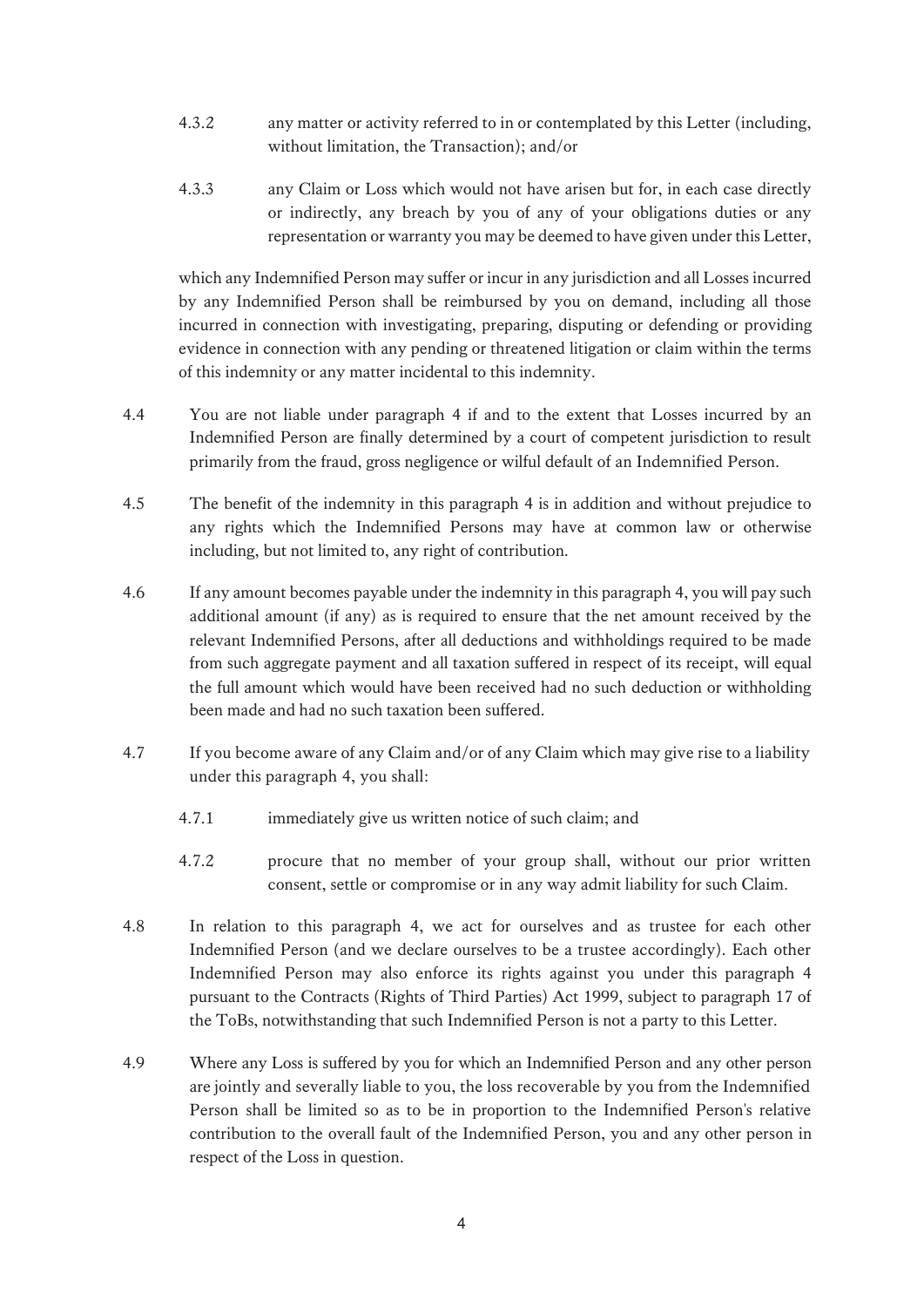- 4.10 If at any time you agree or have agreed that any third party may limit his, her or its liability to you in connection with the Engagement (a "Relevant Limitation"), you will inform us of this arrangement as soon as reasonably practicable, and:
	- 4.10.1 no Indemnified Person shall be liable to you for more than he, she or it would have been liable if such other adviser(s) had not limited his, her, its or their liability;
	- 4.10.2 if any Relevant Limitation has the effect of reducing or extinguishing any Indemnified Person's ability to recover under rights of contribution or subrogation against that party in respect of a Claim brought by you against any Indemnified Person, that Indemnified Person's liability to the Company shall be correspondingly reduced or extinguished and you shall pay to such Indemnified Person on demand an amount equal to any Losses incurred by such Indemnified Person which would not have arisen in the absence of such exclusion or limitation; and
	- 4.10.3 the degree to which we may rely on the work of such a third party will be unaffected by any Relevant Limitation.
- 4.11 You agree that, without prejudice to any Claim you may have against any member of the Peel Hunt Group, no proceedings may be taken against any director, officer, employee, representative or agent of any member of the Peel Hunt Group in respect of any Claim you may have against any member of the Peel Hunt Group.

For the purposes of this paragraph 4, the following definitions apply:

"Claim" means all or any claims (whether or not successful, compromised or settled), actions, demands, proceedings or judgments;

"Indemnified Person" means Peel Hunt and each other member of the Peel Hunt Group together with the directors, officers, employees, representatives and agents of Peel Hunt and each other member of the Peel Hunt Group (for the avoidance of doubt, in each case, whether present or future);

"Loss" means any claim, damage, loss, cost, charge, liability or expense (including professional and legal fees, costs and expenses); and

"Peel Hunt Group" means Peel Hunt, each subsidiary and holding company (if any) of Peel Hunt and each of the subsidiaries of any such holding company, together with any branches or affiliates of Peel Hunt, in each case, from time to time.

# 5 **MANAGEMENT OF CONFLICTS**

5.1 We and our Associates are involved in various activities in the financial services industry, including securities trading and research. These activities are carried on separately from our investment banking business. It is possible that we and our Associates may have financial interests in the Transaction. These interests may include: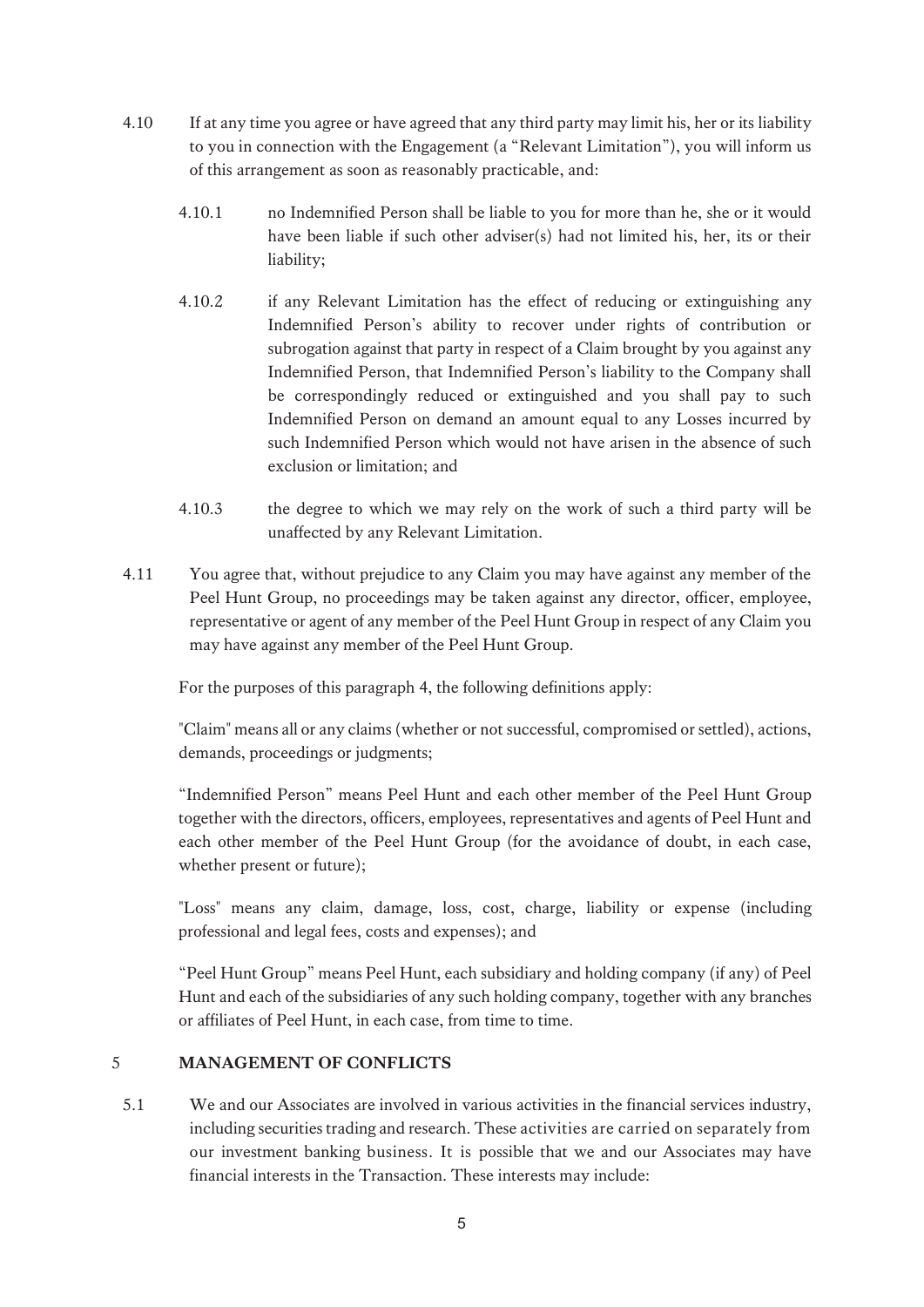- 5.1.1 making a market in relevant or related securities; or
- 5.1.2 issuing research or related material (in particular we may, subject to the provisions of this Letter and the ToBs, undertake research on and prepare reports in relation to the Company for and behalf of our other clients); or
- 5.1.3 issuing investment advice relating to relevant or related securities; or
- 5.1.4 holding or effecting transactions in your securities or the securities of other companies which have an interest in the Transaction.
- 5.2 Pursuant to our relationships with companies or persons other than the Company, we may acquire information of interest to the Company and, when we provide services, we or any other member of the Peel Hunt Group may have an interest, relationship or arrangement that is material to, or may conflict with, the performance by us of such services. The Peel Hunt Group shall not be required to use any information so acquired in connection with its engagement under this Letter or disclose any such information, interest, relationship or arrangement to the Company or to account for or disclose any profit, charge, commission or other remuneration arising in respect of such interest, relationship or arrangement. We have established and implemented a Conflicts of Interest Policy (which may be revised and updated from time to time and is available upon request) pursuant to Applicable Regulations, which sets out our processes for identifying and managing conflicts of interest.

#### 6 **VARIATION OF ENGAGEMENT**

This Letter and the ToBs may only be varied in writing signed by or on behalf of each of the parties. However, you agree that we may vary the ToBs in certain respects by giving you notice of the changes and the changes will become effective 10 business days after service of the notice in accordance with the notice provisions in these terms of business. The changes that we may make without your further consent are changes that we, acting in good faith, consider necessary in light of changes in applicable laws, regulations and market practice. If you do not agree with the changes, you may, of course, exercise your right to terminate the Engagement between us in accordance with the termination provisions set out herein, but we suggest that you do not do that without first discussing with us any changes which concern you to see if we can address your concerns.

## 7 **TERMINATION**

- 7.1 Either party may terminate the Engagement and this Letter by giving 30 days' notice in writing.
- 7.2 If either of us fails to perform any material obligation under this Letter, and does not remedy the failure within seven days of being required to do so by written demand, the other of us may terminate this Engagement and the Letter with immediate effect, without prejudice to any other available right or remedy.
- 7.3 We may terminate the Engagement with immediate effect;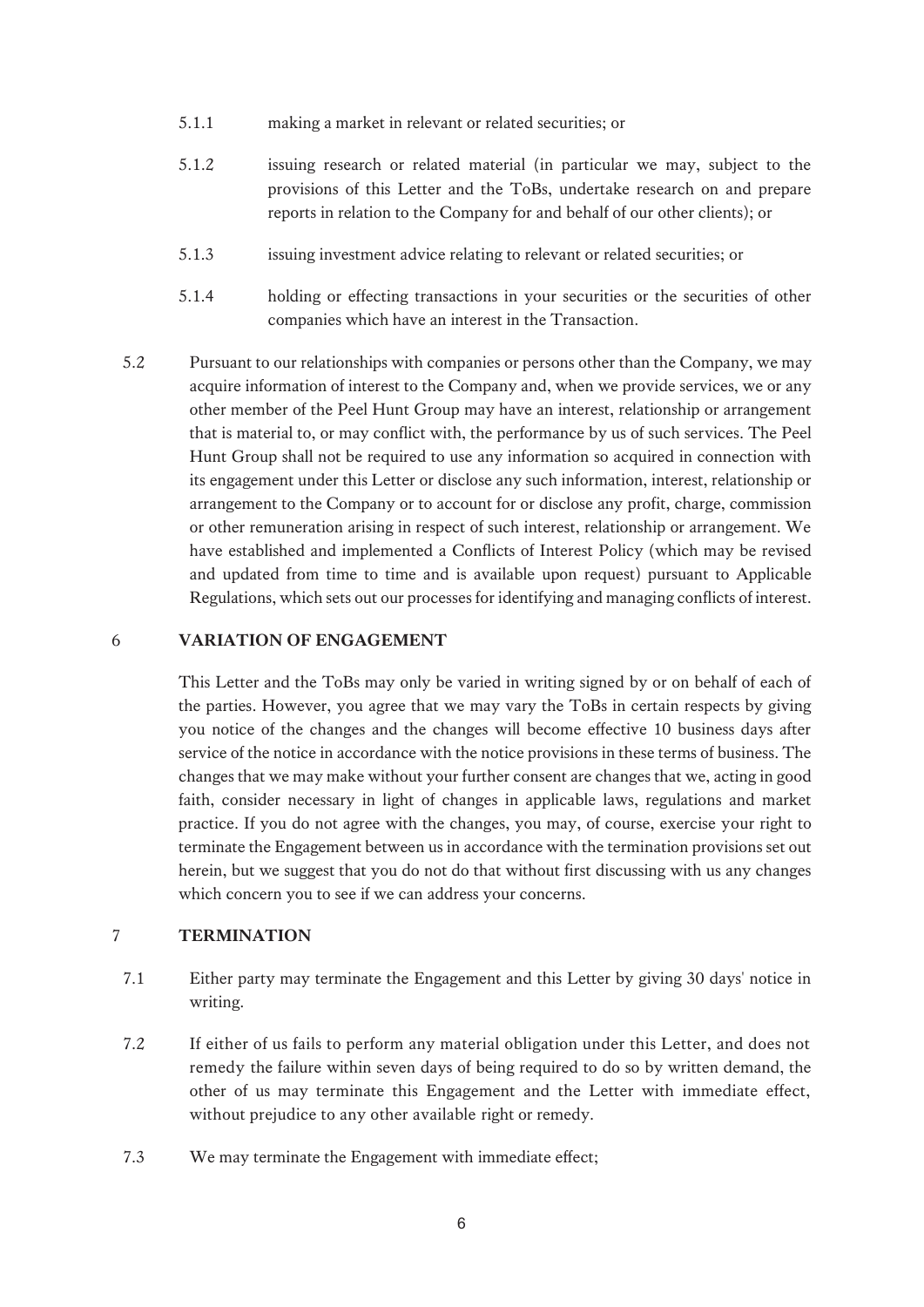- 7.3.1 in the event of the appointment of a liquidator, receiver, administrative receiver or administrator over all or substantially all of the assets of any of your subsidiaries or holding companies; or
- 7.3.2 if we (acting reasonably) believe that the Engagement could result in a breach of Applicable Regulations.
- 7.4 Termination of the Engagement does not in any way affect any rights or liabilities accrued up to the effective time of termination (including, for the avoidance of doubt, fees and expenses under paragraph 3). Nor does it in any way affect this paragraph 7, paragraphs 4 (Indemnity and Hold Harmless) or 9 (Governing Law and Jurisdiction) of this Letter or paragraphs 8 (Confidentiality) or 11 (Insider Lists) of the ToBs.

### 8 **ENTIRE AGREEMENT**

- 8.1 The ToBs and this Letter constitute the entire and only agreement and understanding between you and us in relation to the Transaction, and supersede any previous agreement or understanding between you and us relating to the Transaction. You and we each agree that in entering into this Letter neither of us relies on, and neither of us shall have any remedy in respect of, any statement, expression of opinion, representation, warranty or understanding (whether negligently or innocently made) of any person, other than as expressly set out in the ToBs or this Letter.
- 8.2 Nothing in the ToBs or this Letter shall operate to limit or exclude any liability for fraud.

# 9 **GOVERNING LAW AND JURISDICTION**

- 9.1 This Letter is governed by and construed in accordance with English law, and all noncontractual obligations arising in any way whatsoever out of or in connection with the Engagement or any document ancillary thereto are governed by, construed and take effect in accordance with English law.
- 9.2 In connection with all proceedings and disputes arising out of or in relation to these terms of business or any letter to which they form a schedule thereto, we submit to the exclusive jurisdiction and you submit to the non-exclusive jurisdiction of the English courts and we each waive any claim that the English courts are an inconvenient or inappropriate forum. Our taking of proceedings in the courts of one jurisdiction does not prevent our taking proceedings in the courts of another jurisdiction, whether at the same time or otherwise.

Please indicate your acceptance of the terms of this Engagement by signing and dating the enclosed copy of this Letter and returning it to us.